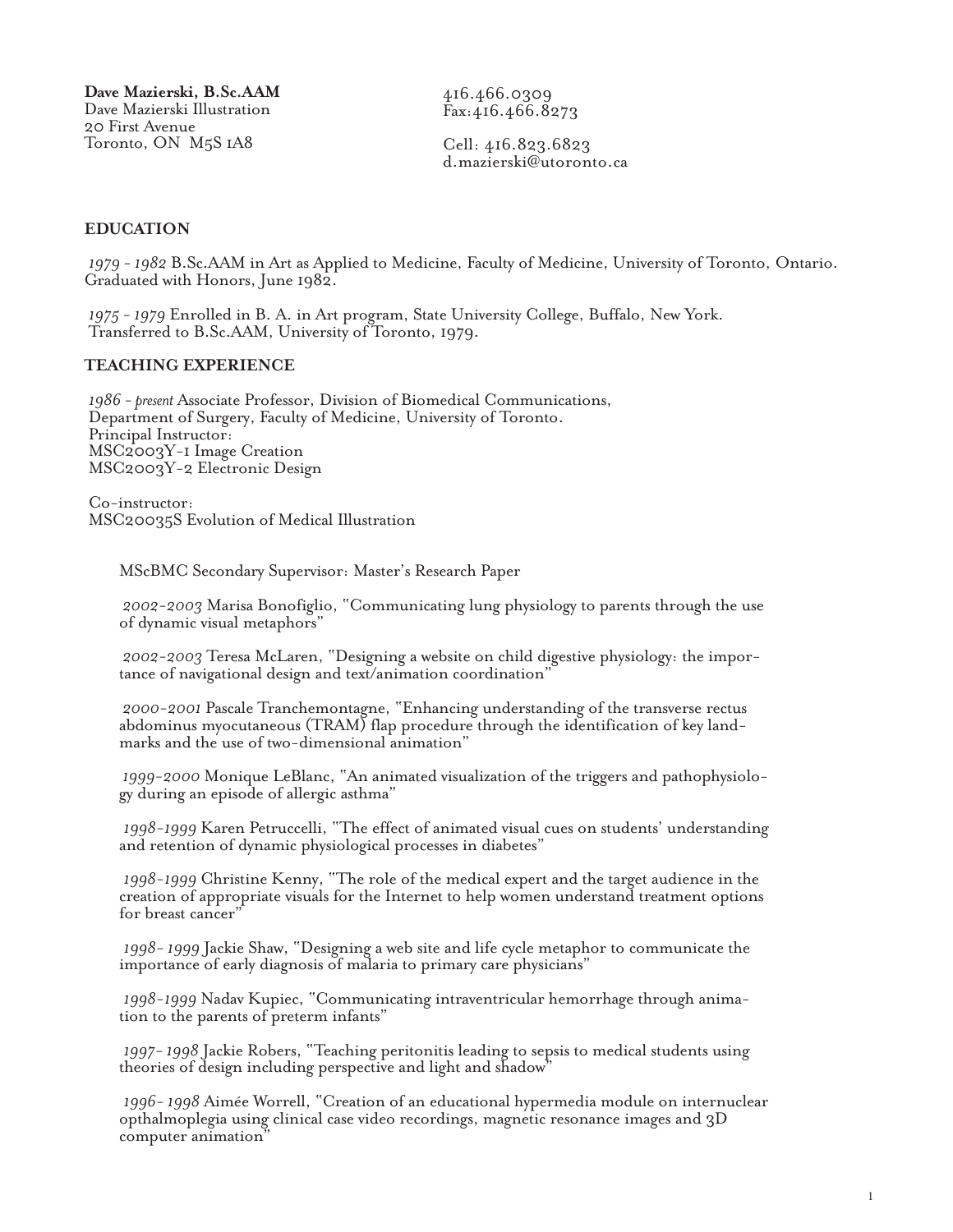*1996 - 1998* Kimberly Peter, "Interactive prototype design of a computer-assisted problem-based learning tutorial"

*1994 - 1997* Computer Graphics instructor, International Academy of Design.<br>CG109: Digital Drawing II (Adobe Illustrator & Adobe Dimensions software for the Macintosh)

*1984* Assistant Professor, University of Pretoria, Republic of South Africa. Medical illustration workshops at the University of Pretoria, University of The Orange Free State (Bloemfontein) and University of Stellenbosch.

*1981 - 1982* Neuroanatomy lab demonstrator, Department of Rehabilitation Medicine, Faculty of Medicine, University of Toronto.

# **Professional Experience**

*1985 - present* Freelance medical illustration in the Toronto, Ont. and Buffalo, N.Y. areas; Clients include surgeons at The Toronto Hospital, Mt. Sinai Hospital, The Hospital for Sick Children and Sunnybrook Medical Centre; Roswell Park Memorial and Children's Hospitals; B.C. Decker Publishing Inc., Lederle Pharmaceuticals, Rorer Canada, Bauer and Black, Nelson Canada, SPAR Aerospace and Andromeda Interactive.

*1988 - 1994* IMS Creative Communications, University of Toronto. Senior Medical Illustrator, responsible for graphics and medical art, including traditional media as well as medical sculpture, computer illustration and computer anima- tion. Clients include Thomson Healthcare Communications, Ontario Science Centre, Addiction Research Foundation, Williams & Wilkins and Burlex Canada.

*1985* Freelance medical illustration, Equinox Oxford Publishing Ltd., Oxford, U.K. Color illustrations were executed for a book on anatomy and medicine for the general public.

*1982 - 1984* Isan Center for Comparative Medicine, Ben Gurion University of the Negev, Beersheva, Israel; illustrator and photographer for Anatomy of the Dromedary, an atlas of camel anatomy for veterinary science, published by Oxford University Press.

## **PROFESSIONAL MEMBERSHIPS**

*1988 - present* Association of Medical Illustrators, Professional status.

## **GRANTS AND AWARDS**

*1997 - 1999* Wiley M, Woolridge N, Wilson-Pauwels L, Mazierski D, Liebgott B. Provost's Technology Development Fund, University of Toronto. Anatomy 300Y Hypermedia Computer Laboratories for the Grant's Museum (\$37,000 matched by the Faculty of Medicine).

*1997* Teaching Award, "Certificate of Appreciation for Excellence in Teaching", from Year I MScBMC students, Division of Biomedical Communications, Department of Surgery, Faculty of Medicine, University of Toronto

*1993 - 1994* Woolridge N, Wilson-Pauwels L, Mazierski D. Spar Aerospace/Modus Integrated Media. Development Grant: Transvaginal Ultrasound Simulator (\$20,000).

*1988* Association of Medical Illustrators Annual Meeting, Salon awards: First place, medical book: Anatomy of the dromedary Second place, medical tone: illustration

*1982 - 1984* South African Associates of Ben-Gurion University, Johannesburg, South Africa. Funds for illustrating *Anatomy of the dromedary*: (\$7000 US). Published in 1987 by Oxford University Press.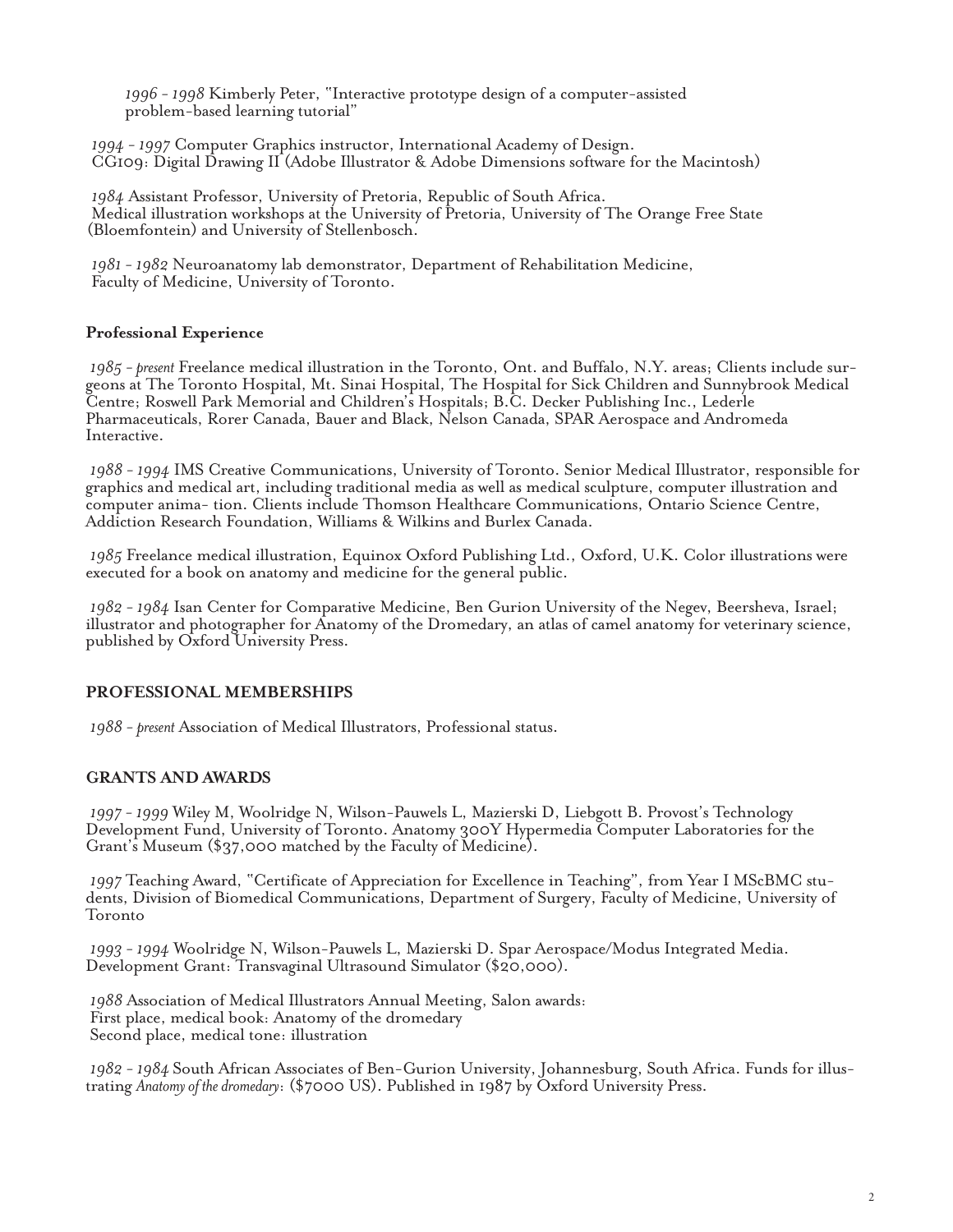# **PUBLICATIONS**

#### **TEXTBOOK ILLUSTRATION**

Mah K, Martha J, McClelland L, Milross J, Neal J, Sandner L: Science in action 10 2002. Addison Wesley, Don Mills. (Mazierski D: 12 illustrations)

van Kessel H, Jenkins F, Davies L, Plumb D, Tompkins D, Di Giuseppe M, Lantz O: Nelson chemistry 12 2002. Nelson Thompson Learning, Scarborough. (Mazierski D: 10 illustrations)

Vavitsas A, Ritter B, Fraser D, Lisser B, Di Giuseppe M: Nelson biology 11 2002. Nelson Thompson Learning, Scarborough. (Mazierski D: 18 illustrations)

McDonnell J: The gift of the microscope. Casi 6 Junior reading assessments 2003. Nelson Thompson Learning, Scarborough. (Mazierski D: 5 illustrations)

Shulman, J: Winning the food fight 2003. John Wiley & Sons Canada Ltd, Toronto. (Mazierski D: 1 illustration)

Hansen A, Puder M: Manual of neonatal surgical intensive care 2002. B.C. Decker Inc, Hamilton. (Mazierski D: 6 illustrations)

Blitz N., C. Steel and C. Willhite. 2001.Diagnosis and treatment evaluation in cosmetic dentistry. American Academy of Cosmetic Dentistry, Madison, Wisconsin. (Mazierski D: 33 illustrations)

Tannenbaum, H. and T. Russell. 2001.Mechanisms in rheumatology. CORE Health Services Inc., Concord, Ontario. (Mazierski D: 41 illustrations)

Carey, B., G. Cormie, D. Eichorn, A. Farenholtz, J. Martha, J. Neal, S. Reading and L. Sandner.2000. Science in action 7. Pearson Education (Addison Wesley), Toronto (Mazierski D: 3 illustrations)

Carey, B., G. Cormie, D. Eichorn, A. Farenholtz, J. Martha, J. Neal, S. Reading and L. Sandner.2000. Science in action 8. Pearson Education (Addison Wesley), Toronto (Mazierski D: 7 illustrations)

Carey, B., G. Cormie, D. Eichorn, A. Farenholtz, J. Martha, J. Neal, S. Reading and L. Sandner.2000. Science in action 9.Pearson Education (Addison Wesley), Toronto (Mazierski D: 44 illustrations)

DuGas, B. and E. Knor. 1999. Nursing foundations, a canadian perspective 2nd edition. Prentice Hall Canada, Scarborough. (Mazierski D: 50 illustra- tions)

Ritter, B. 1999. Nelson science and technology: cells, tissues, organs and sys- tems. Nelson Thompson Learning, Scarborough. (Mazierski D: 30 illustra- tions)

Hilker, D., and S. Harper. 1999. Elements of english 9. Harcourt Brace & Company. Canada, Toronto. (Mazierski D: 1 illustration)

Bullard, J., E. Grace, A. Hirsch, D. Plumb, J. Weise, M. Winter, S. Cardwell and S. Wohl. 1996. Science probe 7. ITP Nelson, Toronto. (Mazierski D: 14 illustrations)

Edmeads, J., R. Giammarco and D.Dodick. 1996.Critical decisions in headache management. B.C. Decker Inc., Hamilton (Mazierski, D: 14 illustra- tions)

Ritter, B. 1996. Nelson science consumer testing. ITP Nelson, Toronto. (Mazierski D: 4 illustrations) Gibb, T. 1996. Nelson science solutions. ITP Nelson, Toronto. (Mazierski D: 2 illustrations)

Ritter, B. 1996. Nelson science characteristics and classification. ITP Nelson, Toronto. (Mazierski D: 2 illustrations)

Du Gas, B. and E.Knor. 1995. Nursing foundations, a canadian perspective Appleton & Lange Canada, Toronto. (Mazierski D: 395 illustrations)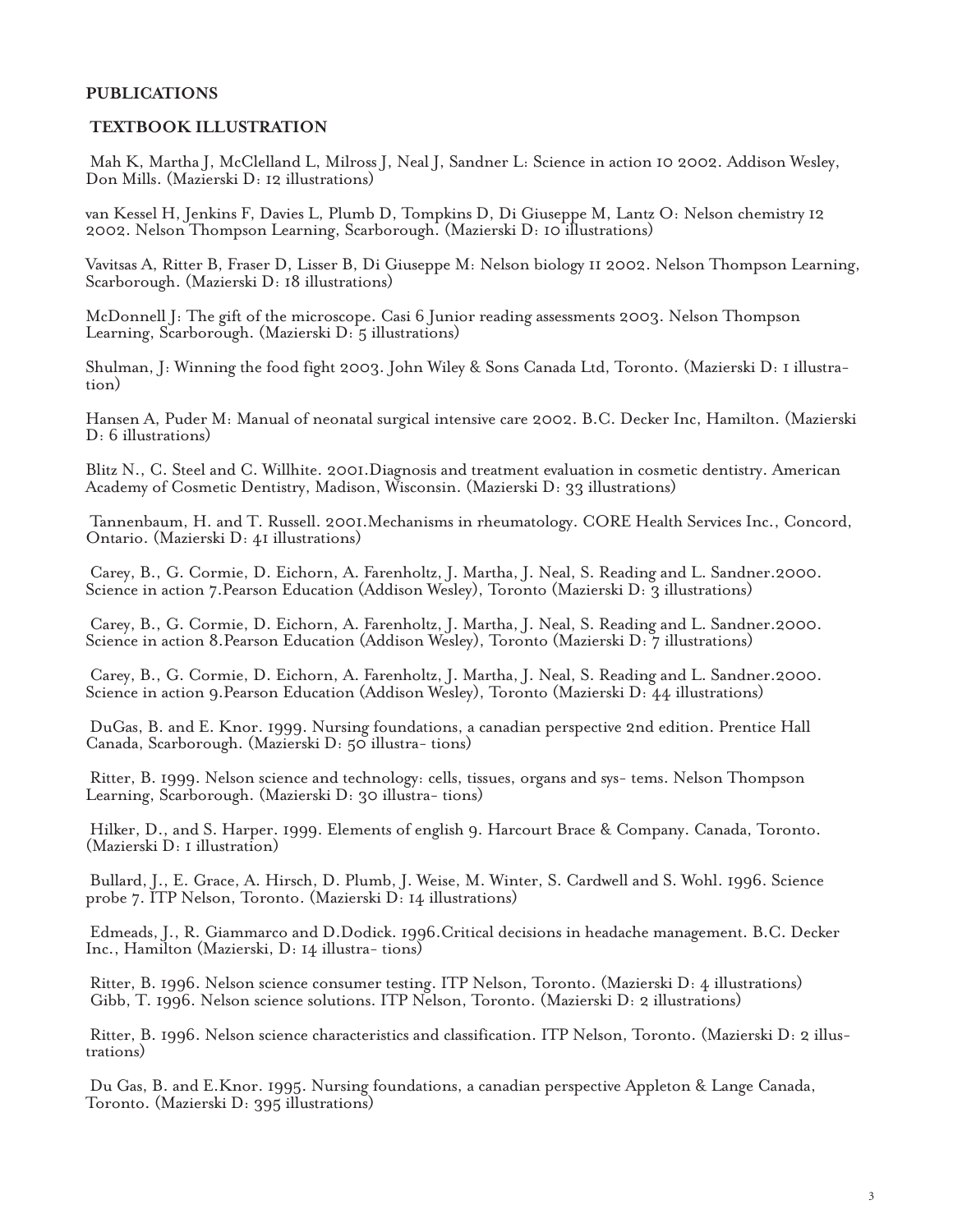Ritter B., T. Gibb, A. Hirsch, D. Plumb and E.Worrall. 1995. Nelson science 9 Nelson Canada, Toronto. (Mazierski D: 27 illustrations)

Ritter, B., R.F. Coombs, R.B. Drysdale, G.A. Gardner and D.T. Lunn. 1992. Nelson biology. Toronto: Nelson Canada. (Mazierski D: 71 illustrations)

Behrens, F. 1992. External fixation: basic concepts and clinical applications. Philadelphia: W.B. Saunders Company. (Mazierski D: 21 illustrations)

Agur, A. 1991. Grant's atlas of anatomy, 9th edition. Baltimore: Williams & Wilkins.(Mazierski D: 94 illustrations)

Robertson, A. and L. Mang. 1990. Healthwise 1. Toronto: Nelson Canada.(Mazierski D: 15 illustrations)

DeCherney, A.H., M.L. Polan, R.W. Lee and S.P. Boyers. 1987. Decision making in infertility. Toronto: B.C. Decker. (Mazierski D: 8 illustrations)

Cohn, L., D. Doty and R. McElvin. 1987. Decision making in cardiothoracic surgery. Hamilton: B.C. Decker. (Mazierski D: 76 illustrations)

Smuts, M.M.S. and A.J. Bezuidenhout. 1987. Anatomy of the dromedary. Oxford: Oxford University Press. (Mazierski D: 340 illustrations)

Dixon, B. (ed.). 1986. Health and the human body. London: Perseus Press. (Mazierski D: 22 illustrations)

Cameron, J. 1986. Current surgical therapy 2. Toronto: B.C. Decker. (Mazierski D: 6 illustrations)

Kilby, D. 1986. Manual of safe sex. Toronto: B.C. Decker. (Mazierski D: 4 illustrations)

Lonetto, R. and G. Kumchy. 1986. Back to normal. Toronto: Doubleday Canada Ltd. (Mazierski D: 16 illustrations)

Wiet, R. and J.-B. Causse. 1986. Complications in otolaryngology - head and neck surgery, vol.1, ear and skull base. Toronto: B.C. Decker. (Mazierski D: 4 illustrations)

Morris, D. 1985. Bodywatching. London: Jonathan Cape Ltd. (Mazierski D: 2 illustrations)

#### **JOURNAL ILLUSTRATIONS (PEER REVIEWED)**

de Bono JS, Rowinsky EK. Molecular-targeted therapies. Emerg Therap in Oncol 2002; 1:3-10. B.C. Decker Inc, Hamilton. (Mazierski D: 4 illustrations)

Raut V, Rutka J. The toronto meatoplasty: enhancing one's results in canal wall down procedures. The Laryngoscope 2002; 112:2093-2095. Lippincott Williams & Wilkins Inc, Philadelphia. (Mazierski D: 6 illustrations)

#### **JOURNAL ILLUSTRATIONS (NON-PEER REVIEWED)**

Zhanel, G, Balter, M, Borins, M: Antibiotic resistance and AECB. The Medical Post Q & A supplement 2000 October 10: p Q1 (illustrated by Mazierski D).

Durand, N, Marmoreo, J: Isoflavones and menopause. The Medical Post Q & A supplement 2000 October 3: p Q1 (illustrated by Mazierski D).

Gauthier, S, McDougall, A: Treatment of mild-to-moderate Alzheimer's disease. The Medical Post Q & A supplement 2000 September 5: p Q1 (illustrated by Mazierski D).

Curet M: Laparoscopic intraoperative cholangiography: indications, technique and limitations. Laparoscopic surgery 1996 January: volume 3 number 1: pp 28-38. (Mazierski D: 8 illustrations).

Josloff R: Laparoscopic common bile duct exploration. Laparoscopic surgery 1996 January: volume 3 number 1: pp 39-50. (Mazierski D: 7 illustrations).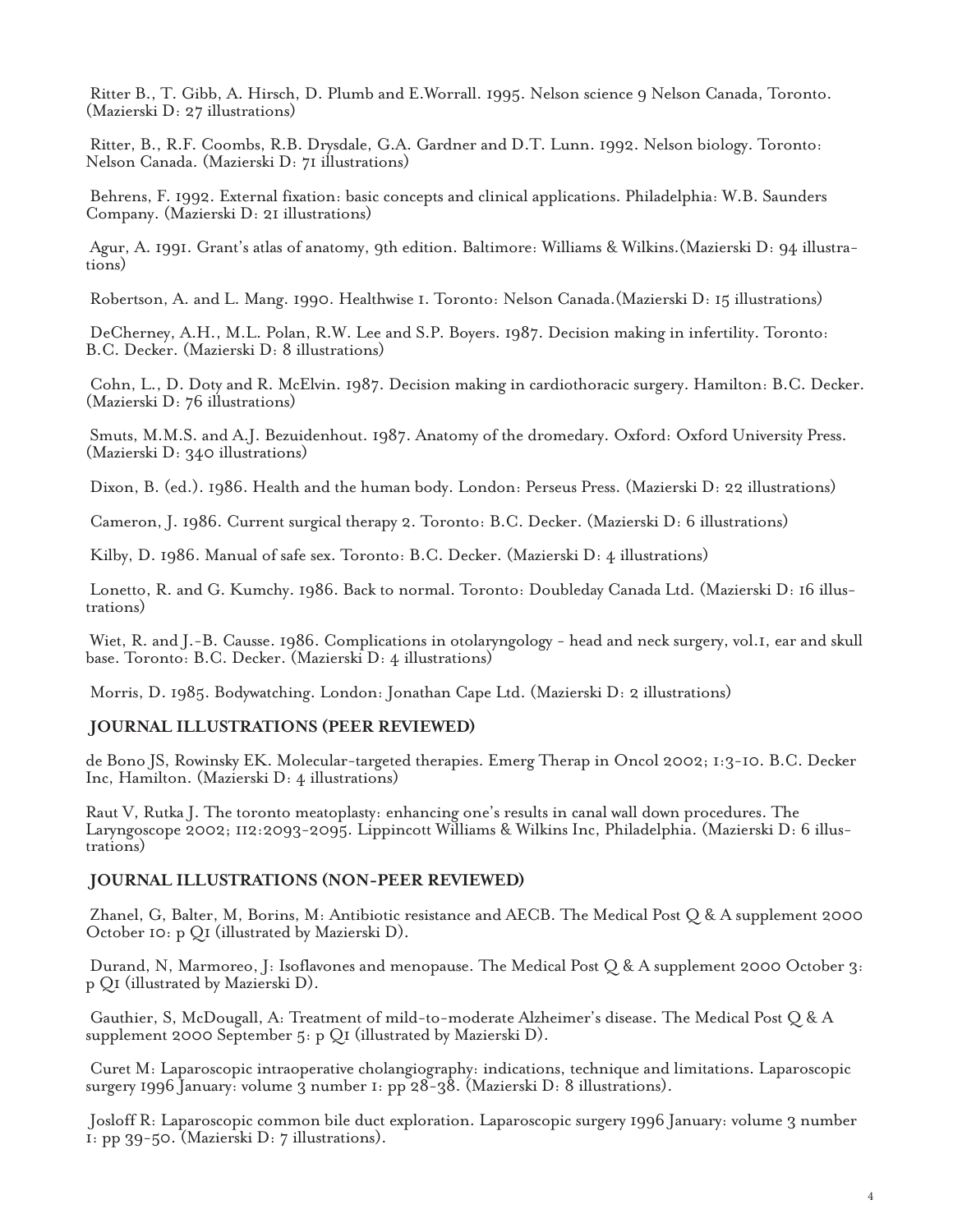Curet M: Endoscopic-guided antegrade sphincterotomy for complex choledo- cholithiasis. Laparoscopic surgery 1996 January: volume 3 number 1: pp 51-58. (Mazierski D: 4 illustrations).

Salit, I, Harmathy, T: Treating common office infections. The Medical Post Q & A supplement 1999 January 12: p Q1 (illustrated by Mazierski D).

Jeffrey, S: Coronary stents update. The Medical Post 1998 May 12: p 20 (illustrated by Mazierski D).

Birks, K: Pollution: Keep out of reach of children. The Medical Post 1997 October: 7: p 35 (illustrated by Mazierski D).

Cunningham G, Lowry J: Alcoholism. The Medical Post, Q & A supplement 1997 September 9: pp Q1, Q4 (illustrated by Mazierski D).

## **HEALTH COMMUNICATIONS**

Mazierski D: I-Acquire medical device (image acquisition) software. Cedara Software Corporation, Mississauga, 2003. Approx. 25 icons for software interface.

Mazierski D: Department of Medicine web site. Department of Medicine, University of Toronto, 2002. Web site design, graphical implementation and templates.

Mazierski D: Imageless total knee replacement surgical navigation. Cedara Software Corporation, Mississauga, 2002. Approx. 50 knee anatomy illustrations for use in software interface.

Mazierski D: Rehabilitation Education Program for Stroke (REPS) web site. Department of Rehabilitative Medicine, University of Toronto, 2002. Web site design, graphical implementation and templates.

Mazierski D: The proper use of the Sulcabrush Pocket cleansing device for enhanced dental hygiene. Sulcabrush, Downsview, 2001. Product illustration for use in sales material.

Mazierski D: A guide to understanding cardiovascular disease. Headcan/Bayer Inc., Etobicoke, 1998. Patient education teaching easel.

Mazierski D: Understanding depression. Headcan/Wyeth-Ayerst Canada, Montreal, 1998. Patient education poster.

Mazierski D: Understanding heart failure. Headcan/Janssen-Ortho Inc., Toronto, 1999. Patient education poster.

Mazierski D: Understanding glaucoma. Headcan/Pharmacia & Upjohn, Mississauga 1999. Patient education poster.

Mazierski D: Understanding blepharitis. Headcan/Alcon Canada Inc., Mississauga, 1999. Patient education poster.

Mazierski D: The proper use of the Sulcabrush Travel cleansing device for enhanced dental hygiene. Sulcabrush, Downsview, 1999. Product illustration for use in sales material.

Mazierski D: Myeloproliferative blood disorders. Headcan/Roberts Pharmaceuticals, Oakville, 1997. Illustrations depicting blood cell lineages & abnormalities in myeloproliferative disorders. Patient education poster.

Mazierski D: Genpharm indispensible patient education cards. Headcan/Genpharm, Toronto, 1997. Three sets of eight cards describing com- mon medical conditions. Patient education card series.

Mazierski D: Understanding asthma. Headcan/Zeneca Pharma, Mississauga, 1997. Patient education poster.

Mazierski D: Understanding epilepsy. Headcan/Novartis, Montreal, 1998. Patient education tearsheet.